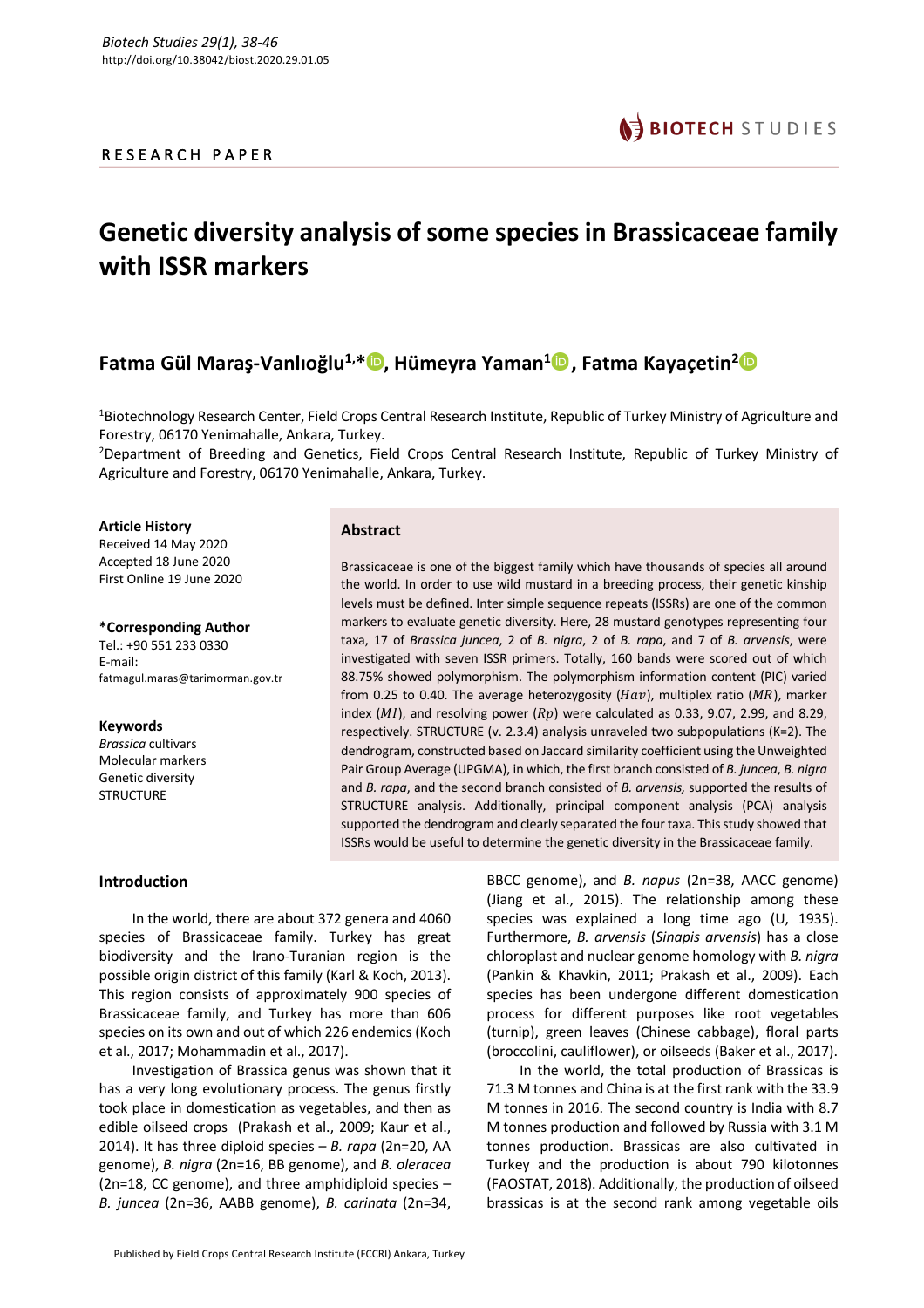(Banuelos et al., 2013). These show how important to develop new varieties that will be adapted better and give a higher yield. To achieve that, the gene pool should be increased. For this purpose, wild mustard like *B. arvensis* should be included in breeding programs. For these wild species, in addition to the morphological observations and yield parameters, a molecular analysis should be done to determine the genetic relationship among breeding materials. After the discovery of molecular marker techniques, they have been used for genetic relationships among plants during crop improvement programs (Varshney et al., 2005). Thanks to genetic data obtained by molecular markers, not only developing new varieties could take a shorter time but also more accurate data could be obtained.

One of the molecular markers which is fast, affordable, highly discriminative, and confidential is inter simple sequence repeats (ISSRs) (Safari et al., 2013). These markers recognize short DNA fragment repeats (2-6 bp) throughout the whole genome. Since ISSR loci have a high polymorphism ratio, a lot of alleles can be observed (Moghaddam et al., 2009). Because of that ISSRs are ideal tools to determine the similarity and differences among genotypes (Abdelmigid, 2012). With the help of statistical analysis of ISSR markers, the similarity ratio among targeted species can easily be brought out.

ISSR markers have been used for genetic diversity analysis and molecular characterization of different plants like bread wheat (El-Sherbeny et al., 2020), taramira (Zafar-Pashanezhad et al., 2019), ginger (Baruah et al., 2019), kewda (Nasim et al., 2020), cassava (Afonso et al., 2019), flax (Ahmed et al., 2019), asparagus (Chen et al., 2020), and anise (Akçali-Giachino, 2020). Besides, ISSR markers were used for genetic diversity analysis and molecular characterization of *Brassica* by different researchers (Kalia et al., 2017; Kaur et al., 2014; Koch et al., 2017; Kong et al., 2011; Mohammadin et al., 2017; Takahashi et al., 2019; Verma et al., 2016).

In this study, 28 *Brassica* genotypes consist of four different taxa were investigated for the genetic diversity analysis through ISSR markers. It was aimed to determine the genetic relationship between wild and cultivated *Brassica* species for directing future breeding programs. This method was chosen since it is effective, highly polymorphic, affordable, and rapid.

# **Materials and Methods**

#### **Plant material**

The plants used in this study were obtained from the Central Research Institute for Field Crops (CRIFIC) and U.S. Department of Agriculture - Agricultural Research Services (USDA-ARS). Twenty-eight genotypes were chosen to represent four Brassica taxa; 17 of *B. juncea*, 2 of *B. nigra*, 2 of *B*. *rapa*, and 7 of *B. arvensis*.

All four taxa obtained were shown in Table 1. Young leaves of one to five plants were taken to represent each population and stored in silica gel.

**Table 1.** List of Brassica taxa and their locations.

| No             | <b>Species</b>           | Locality             |
|----------------|--------------------------|----------------------|
| $\mathbf{1}$   | Brassica juncea          | İzmir                |
| $\overline{2}$ |                          | Turkey               |
| 3              |                          | Tekirdağ             |
| 4              |                          | Tekirdağ             |
| 5              |                          | Kırklareli           |
| 6              |                          | Edirne               |
| 7              |                          | Tekirdağ             |
| 8              |                          | India                |
| 9              |                          | Pakistan             |
| 10             |                          | China                |
| 11             |                          | China                |
| 12             |                          | Russia               |
| 13             |                          | Russia               |
| 14             |                          | Germany              |
| 15             |                          | <b>United States</b> |
| 16             |                          | India                |
| 17             |                          | Konya                |
| 18             | Brassica nigra           | Turkey               |
| 19             |                          | Turkey               |
| 20             | Brassica rapa            | Tekirdağ             |
| 21             |                          | Turkey               |
| 22             | <b>Brassica arvensis</b> | Kırşehir             |
| 23             |                          | Tokat                |
| 24             |                          | Ankara               |
| 25             |                          | Tekirdağ             |
| 26             |                          | Şanlıurfa            |
| 27             |                          | Ankara               |
| 28             |                          | Ankara               |

#### **DNA extraction and polymerase chain reaction**

The DNA extraction of plants was made by using a DNeasy Plant Mini Kit from Qiagen (Hilden, Germany). The quality and quantity of samples were determined in the 1% agarose gel. PCR amplifications were done by following the instructions of the manufacturer (Jena Bioscience®) with some modifications; in a total volume of 20 µl master mix (5 x Red Load Taq Master); containing 20-50 ng of genomic DNA and 1µM primer. PCR reactions were started with an initial denaturation of 5 min at 94°C; followed by 35 cycles of 1 min at 94℃, 1 min at 52℃ (annealing) and 1.5 min at 72℃ (extension), with a final step at 72℃ for 7 min. PCR products were separated by 2.5% agarose gel electrophoresis with 1 x TBE buffer and stained with ethidium bromide. The gels were visualized by using VILBER Quantum-ST4 1100/26MX Imaging Cabinet (Vilber Smart Imaging, Marne-la-Vallée, France).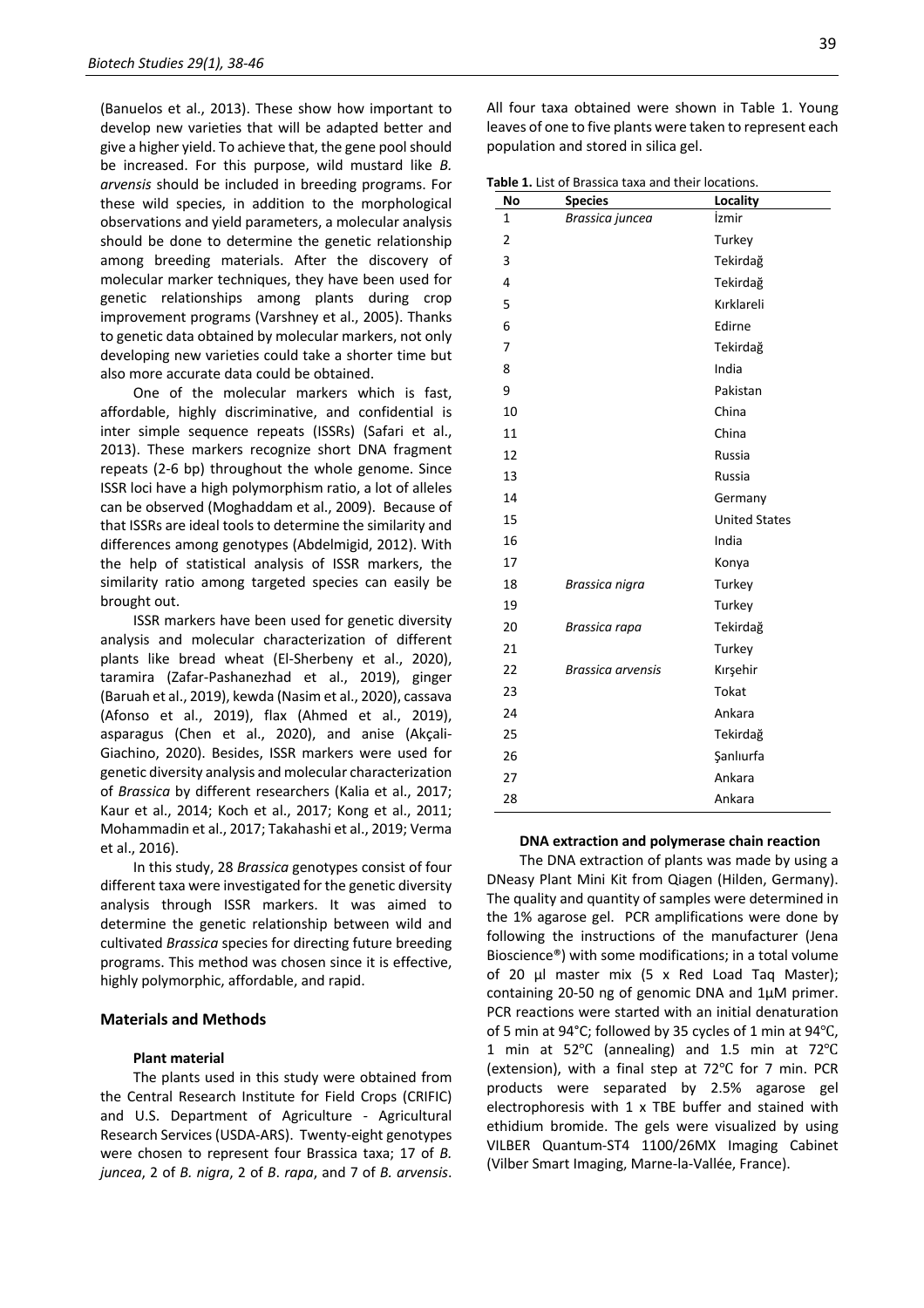#### **Data analysis of ISSR**

Seven primers formed reliable polymorphic bands out of 78 ISSR primers were chosen for ISSR screening (Table 2). The GC ratio of the primers was between 44.4- 56%.

Resolving power  $(Rp)$  of each ISSR primer was calculated as  $Rp = \sum I_b$  in which the value of  $I_b$  (band informativeness) is determined as  $1 - (2 \times |0.5 - p|)$ and  $p$  is the proportion of accessions containing the band (Prevost & Wilkinson, 1999).

The polymorphism information content ( $PIC$ ) of an ISSR locus was calculated as  $PIC = 2p \times (1 - p)$ , where  $p$  is the proportion of the accessions with a band and  $(1-p)$  is the proportion of the accessions without a band (Roldan-Ruiz et al., 2000). Average heterozygosity  $(Hav)$  was calculated by taking the average of PIC values obtained for all the markers used in and the formula is as below:

 $Hav = \sum [2p \times (1-p)] / N$ 

Multiplex ratio  $(MR)$  was obtained by the multiplication of the mean value of fragments amplified by genotypes to a specific marker (n) with polymorphic band ratio ( $\beta$ ) as declared by (Kumar et al., 2014; Powell et al., 1996).

 $MR = n \times \beta$ 

Marker index  $(MI)$  was estimated by the multiplication of *Hav* with MR (Powell et al., 1996).

# $MI = Hav \times MR$

According to the fragment sizes, bands were recorded as present (1) and absent (0). Clustering analysis (CA) and principal component analysis (PCA) were made by using NTSYSpc ver. 2.1. program of IBM PC (Rohlf, 2000). A Mantel test was applied to DICE, simple matching (SM), and Jaccard similarity coefficients (Mantel, 1967). Unweighted Pair Group Average (UPGMA) clustering was made by using Jaccard similarity coefficient for CA. PCA was obtained by applying the following steps: a distance matrix between the samples was calculated, the matrix of distances was double-centered, and finally, for the plot, the doublecentered matrix was factored (Rohlf, 2000).

The population structure was investigated using STRUCTURE software (v. 2.3.4) that separates groups according to allelic frequencies (Pritchard et al., 2000). The hypothetical number of subpopulations (K) was set as a continuous series of K from 1 to 10 in 10 independent runs. A burn-in period of 100,000 steps was followed by 100,000 Monte Carlo Markov Chain (MCMC) iterations (Evanno et al., 2005). The highest ΔK values were calculated through STRUCTURE HARVESTER to unravel the final population structure (Earl & vonHoldt, 2012). The subpopulation number was obtained from the STRUCTURE program by using the K values. The *Fst* value for the differentiation of population and expected heterozygosity in the same cluster was calculated with the STRUCTURE.

# **Results**

In this study, seven primers were chosen out of 78 ISSR oligonucleotide primers to find out the genetic relationship among 28 *Brassica* genotypes. Totally, 142 polymorphic, 5 monomorphic, and 13 unique bands were acquired. The bands which were common for more than 95% genotypes were called monomorphic. The highest number of polymorphic bands was derived from UBC 827 with 26 bands and the average frequency per primer was 20.29. The polymorphism ratio changed between 65.2-100% and the average was found as 88.75%. The highest polymorphism ratio was obtained from UBC 827 with 100%. The band length scored from primers ranged approximately from 120 base pairs (bp) to 2500bp. The PIC value was ranged between 0.25 and 0.4 (Table 2). The  $Rp$  value was between 5.36 and 14.57 for each primer and the mean value for  $Rp$  was calculated as 8.29. The average heterozygosity ( $\hat{H}av$ ) obtained from all over the primers was 0.33 and the  $MR$ value was recorded as 9.07. Finally, the  $MI$  value which shows the efficiency of a marker was 2.99. Mantel test (Mantel, 1967) was performed to determine the 'goodness of fit' for the UPGMA dendrograms and the maximum r-value was obtained by Jaccard similarity coefficient as 0.98264.

**Table 2.** List of the information of ISSR primers used for the 28 accessions of Brassica taxa. R=A, G; Y=C, T.

| <b>Primers</b> | <b>Sequence</b><br>$5'$ <sup>3'</sup> | Tm<br>(°C) | GC<br>(%) | Size (bp)<br>min-max | # of<br>poly.<br>bands | # of<br>mono.<br>bands   | # of<br>unique<br>bands  | Polymorphism<br>rate<br>(%) | <b>PIC</b> | $\boldsymbol{R}\boldsymbol{p}$ |
|----------------|---------------------------------------|------------|-----------|----------------------|------------------------|--------------------------|--------------------------|-----------------------------|------------|--------------------------------|
| <b>UBC814</b>  | $(CT)_8$ A                            | 46         | 47        | 220-2.500            | 17                     | ٠                        | 1                        | 94.4                        | 0.34       | 6.86                           |
| <b>UBC826</b>  | $(AC)_8C$                             | 55         | 52.9      | 120-1.200            | 21                     | 1                        | $\overline{\phantom{a}}$ | 95.5                        | 0.36       | 7.86                           |
| <b>UBC827</b>  | $(AC)_8G$                             | 55         | 52.9      | 150-1.300            | 26                     | $\overline{\phantom{a}}$ | $\overline{\phantom{0}}$ | 100                         | 0.40       | 14.57                          |
| <b>UBC830</b>  | $(G)_{8}G$                            | 55         | 52.9      | 120-1.350            | 23                     | 2                        | 2                        | 85.2                        | 0.32       | 7.36                           |
| <b>UBC834</b>  | $(AG)_{8}$ YT                         | 49-52      | 44.4-50   | 190-1.000            | 15                     | $\mathbf{1}$             | 1                        | 88.2                        | 0.32       | 5.36                           |
| <b>UBC835</b>  | (AG) <sub>8</sub> YC                  | 50-54      | 50-56     | 140-1200             | 25                     | $\overline{\phantom{0}}$ | 2                        | 92.6                        | 0.34       | 10.71                          |
| <b>UBC845</b>  | $(CT)_8RG$                            | 48-52      | 50-56     | 230-2000             | 15                     | 1                        |                          | 65.2                        | 0.25       | 5.36                           |
| Total          |                                       |            |           |                      | 142                    | 5                        | 13                       |                             |            |                                |
| Average        |                                       |            |           |                      | 20.29                  |                          |                          | 88.75                       | 0.33       | 8.29                           |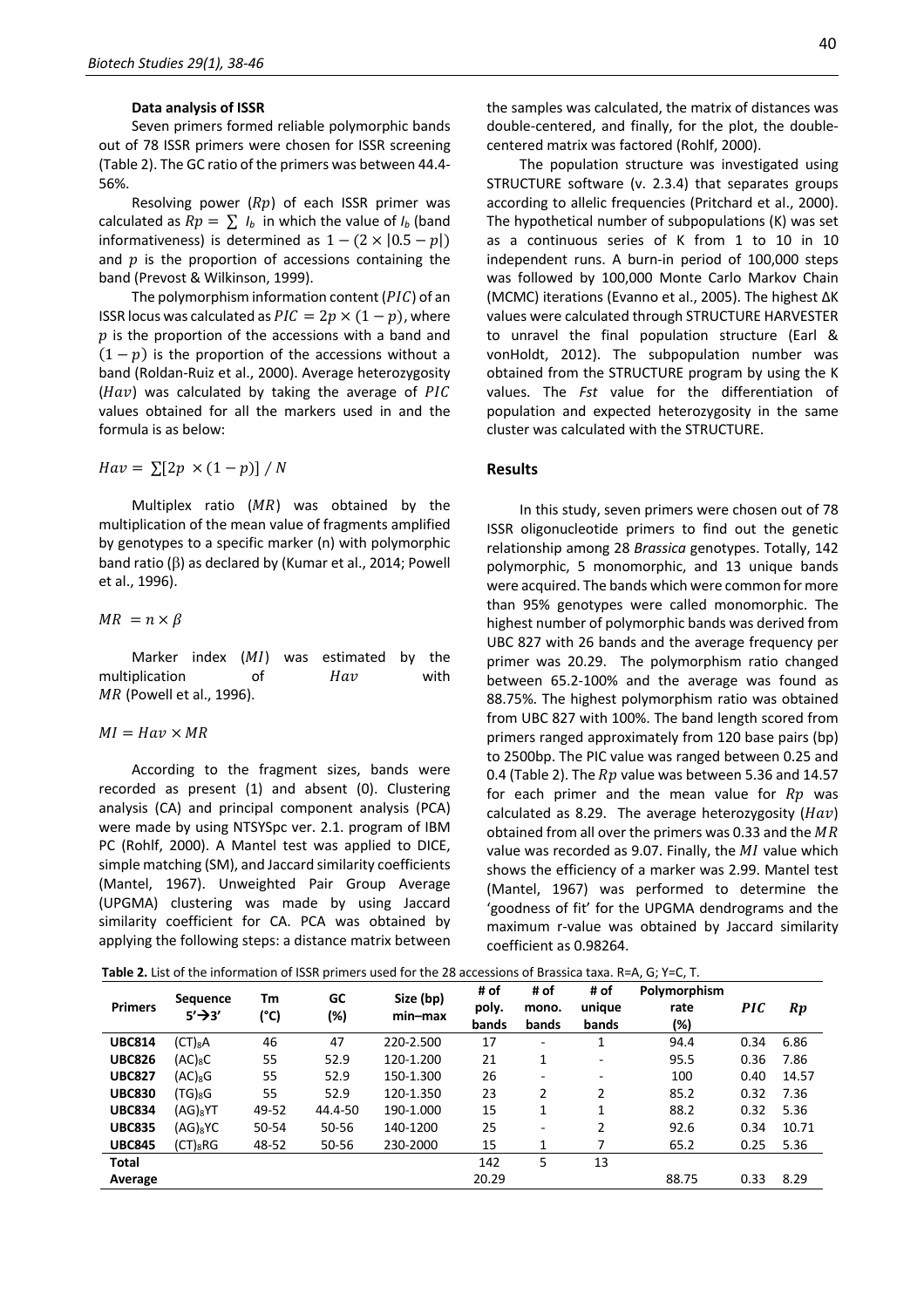According to the scoring result, *B. juncea* (10) originated from China has the highest number and ratio of the polymorphic locus with a value of 87 and 61.3%, respectively. Otherwise, *B. rapa* (21) originated from Turkey gave the lowest number and ratio of the polymorphic locus with a value of 51 and 35.9%, respectively.

With respect to the dendrogram generated by Jaccard similarity coefficient (Figure 1), the samples from *Brassica* taxa were collected in two main groups (at 30% similarity level). The first group included *B. arvensis* accessions collected from the different regions of Turkey showed genetic similarity with the ratio of 48-56%. The second group consisted of 21 genotypes; 17 of *B. juncea*, 2 of *B. nigra*, and 2 of *B. rapa*. The genetic similarity ratio among this group ranged from 36.5% to 99%. The second group also had 2 subclusters. One of these subclusters consisted of 2 *B. rapa* accessions originated from Turkey, the other consisted of *B. juncea* and *B. nigra* samples. Moreover, *B. nigra* originated from Turkey, and *B. juncea* originated from a different region of the world that occurred in two separate clusters.

According to the clustering analysis, the similarity level of *B. juncea* (2) and *B. juncea* (3) is 99%. *B. juncea* (2) was obtained from USDA-ARS and only information about this accession was that the origin was Turkey. On the other hand, it is known that *B. juncea* (3) was collected from Tekirdağ, a city in the northwest of Turkey. This suggested that *B. juncea* (2) might have been collected from Tekirdağ. The second-high similarity level was observed between *B. juncea* (4) and *B. juncea* (5) with a value of 97%, which are from Tekirdağ and Kırklareli, respectively. The other sample in the same cluster was *B. juncea* (6) from Edirne. All of these accessions were located on the northwest side of Turkey between the Marmara and the western Black Sea. *B. juncea* (12) and *B*. *juncea* (13) originated from Russia were similar to each other at a 92% similarity level.

The total number of bands (TNB) was 121 and 113 out of seven ISSR primers in *B. juncea* and *B. arvensis* accessions, respectively. The average number of bands per primer is 17.29 (*B. juncea*) and 16.14 (*B. arvensis*). The maximum number of amplified products was obtained from UBC 827 for both *B. juncea* and *B. arvensis* with the number of 23 and 21, respectively. The minimum number of bands was obtained as 11 from UBC 845 for *B. juncea* and 14 from UBC 834 for *B. arvensis*. The resolving power  $(Rp)$  of the primers used in *B. juncea* was observed between 2.6 for both UBC 834 and UBC 845 and 8.1 for UBC 827. For the *B. arvensis*,  $Rp$  ranged from 4.9 for UBC 830 and 10 for UBC 827. The number of private bands (NPB) obtained with primers is 9 which is from 6 out of the 7 ISSR primers. The NPB observed in all accessions of *B. nigra* was 3 that was absent in all accessions of *B. juncea*, *B. rapa*, and *B. arvensis*. NPBs were observed in all accessions of *B. rapa* was 2 that was absent from the rest. Finally, there were 4 private bands in all accessions of *B. arvensis*. The value was obtained between 0.14 and 0.26 for *B. juncea*, the mean was 0.18, while it was between 0.21 and 0.39 for *B. arvensis* and its mean was 0.31 (Table 3). Since the number of *B. nigra* and *B. rapa* accessions is low, specific  $PIC$  value for these species was not included.

To investigate more, 2- dimensional PCA was computed based on the ISSR band pattern using the J similarity coefficient. (Figure 2). The first three eigenvectors occurred 47.01% of the total variance (29.29% the first vector, 9.54% the second vector, and 8.18% the third vector). The results were in line with cluster analysis and formed 4 groups *as B. juncea*, *B. rapa*, *B. nigra*, and *B. arvensis*. *B. juncea* (16) and *B. juncea* (17) had a high dissimilarity ratio with respect to the rest of *B. juncea* accessions according to Jaccard



**Figure 1.** UPGMA-based cluster analysis of Brassicaea family with 28 populations.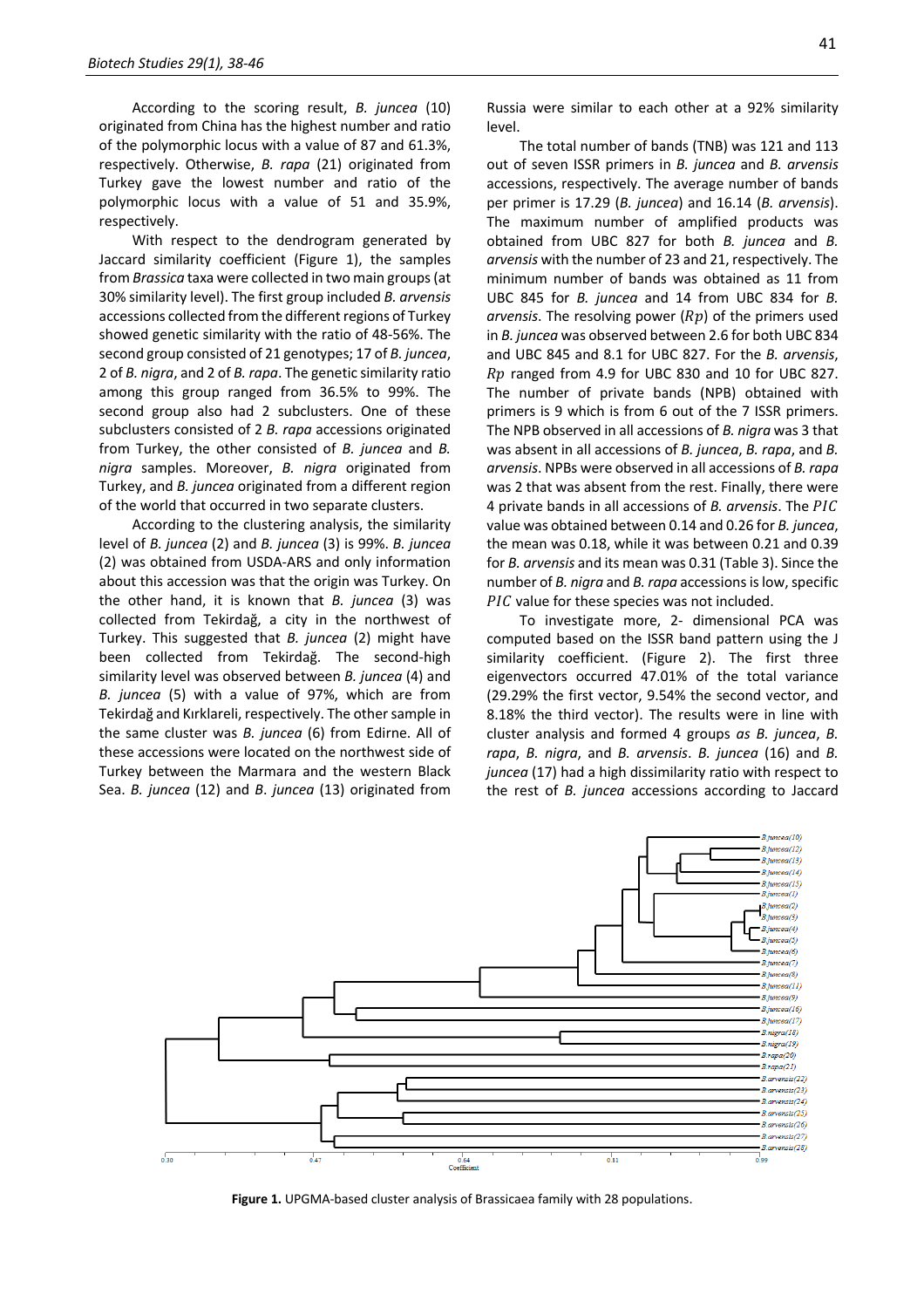similarity coefficient index and this situation was confirmed by PCA. As expected, similar taxa were placed closer to each other.

**Table 3.** List of the information of ISSR primers for *B. juncea* and *B. arvensis*. Total number of bands (TNB), resolving power  $(Rp)$ , number of private bands (NPB), and polymorphism information content ( $PIC$ ). R= A, G; Y=C, T.

| Amphidiploid lines of B. juncea (2n=4x=36) |            |                          |      |            |            |  |  |
|--------------------------------------------|------------|--------------------------|------|------------|------------|--|--|
| Primer                                     | <b>TNB</b> | Polymorphism<br>rate (%) | Rp   | <b>NPB</b> | <b>PIC</b> |  |  |
| <b>UBC814</b>                              | 14         | 92.9                     | 3.4  |            | 0.20       |  |  |
| <b>UBC826</b>                              | 22         | 77.3                     | 4.1  |            | 0.15       |  |  |
| <b>UBC827</b>                              | 23         | 87                       | 8.1  |            | 0.26       |  |  |
| <b>UBC830</b>                              | 21         | 61.9                     | 3.9  |            | 0.14       |  |  |
| <b>UBC834</b>                              | 13         | 69.2                     | 2.6  |            | 0.15       |  |  |
| <b>UBC835</b>                              | 17         | 88.2                     | 4.4  |            | 0.19       |  |  |
| <b>UBC845</b>                              | 11         | 90.9                     | 2.6  |            | 0.19       |  |  |
| Total                                      | 121        |                          | 29.1 |            |            |  |  |
| Average                                    | 17.3       | 80.2                     | 4.2  |            | 0.18       |  |  |

| Diploid lines of <i>B. arvensis</i> (2n=2x=18) |      |                          |      |            |      |  |  |  |
|------------------------------------------------|------|--------------------------|------|------------|------|--|--|--|
| Primer                                         | TNB  | Polymorphism<br>rate (%) | Rp   | <b>NPB</b> | PIC. |  |  |  |
| <b>UBC814</b>                                  | 12   | 91.7                     | 5.6  |            | 0.39 |  |  |  |
| <b>UBC826</b>                                  | 17   | 76.5                     | 6.9  | 1          | 0.28 |  |  |  |
| <b>UBC827</b>                                  | 21   | 95.2                     | 10   | 1          | 0.34 |  |  |  |
| <b>UBC830</b>                                  | 16   | 62.5                     | 4.6  | 1          | 0.21 |  |  |  |
| <b>UBC834</b>                                  | 14   | 85.7                     | 7.7  |            | 0.36 |  |  |  |
| <b>UBC835</b>                                  | 17   | 70.6                     | 6.9  | 1          | 0.26 |  |  |  |
| <b>UBC845</b>                                  | 16   | 93.8                     | 7.7  |            | 0.34 |  |  |  |
| Total                                          | 113  |                          | 49.4 | 4          |      |  |  |  |
| Average                                        | 16.1 | 82.3                     | 7.1  |            | 0.31 |  |  |  |

STRUCTURE (v. 2.3.4) analysis was used to analyze population structure. K values for sub-populations were determined as between  $1 - 10$  and the peaks were detected at  $K = 2$  (Figure 3b) according to the computational result of ΔK. At K = 2, the first cluster (Figure 3a, red) contains all *B. arvensis* accessions and the second cluster (Figure 3a, green) contains the 12 of 17 *B. juncea* accessions. The rest is in the transition between the two subpopulations (Figure 3a). These are compatible with the dendrogram (Figure 1) obtained from UPGMA method. The mean expected heterozygosity and *Fst* values were calculated as 0.2308 and 0.4212, respectively. These high values are the indicator of high heterozygosity among the genotypes.

# **Discussion**

For breeding programs, obtaining of the targeted characters highly depends on having a big genetic pool. At this point, wild relatives of cultivated species have a great importance. These wild relatives can be used as a parent on the breeding process (Lara-Fioreze et al., 2013). Because of that, the main target of this study was to determine the genetic relationship between wild and cultivated *Brassica* species for directing future breeding programs.

There is a lot of research investigating the relationships in the Brassicaceae family by using microsatellite markers (El-Esawi et al., 2016; Singh et al., 2018; Thakur et al., 2017b). Also, there are a lot of studies in which specifically ISSR markers used to determine genetic relationships in the Brassicaceae family (Khalil & El-Zayat, 2019; Safari et al., 2013; Shen et al., 2016; Wang et al., 2017).

In this study using ISSR markers, the rate of polymorphism was obtained as 88.75% and the number of polymorphic bands per primer was 20.29. In another study conducted in *B. juncea*, polymorphism rate and the number of polymorphic bands per primer were 91.2% and 15.73, respectively (Gupta et al., 2014).



**Figure 2.** Two-dimensional PCA of 4 Brassica taxa with 28 accessions.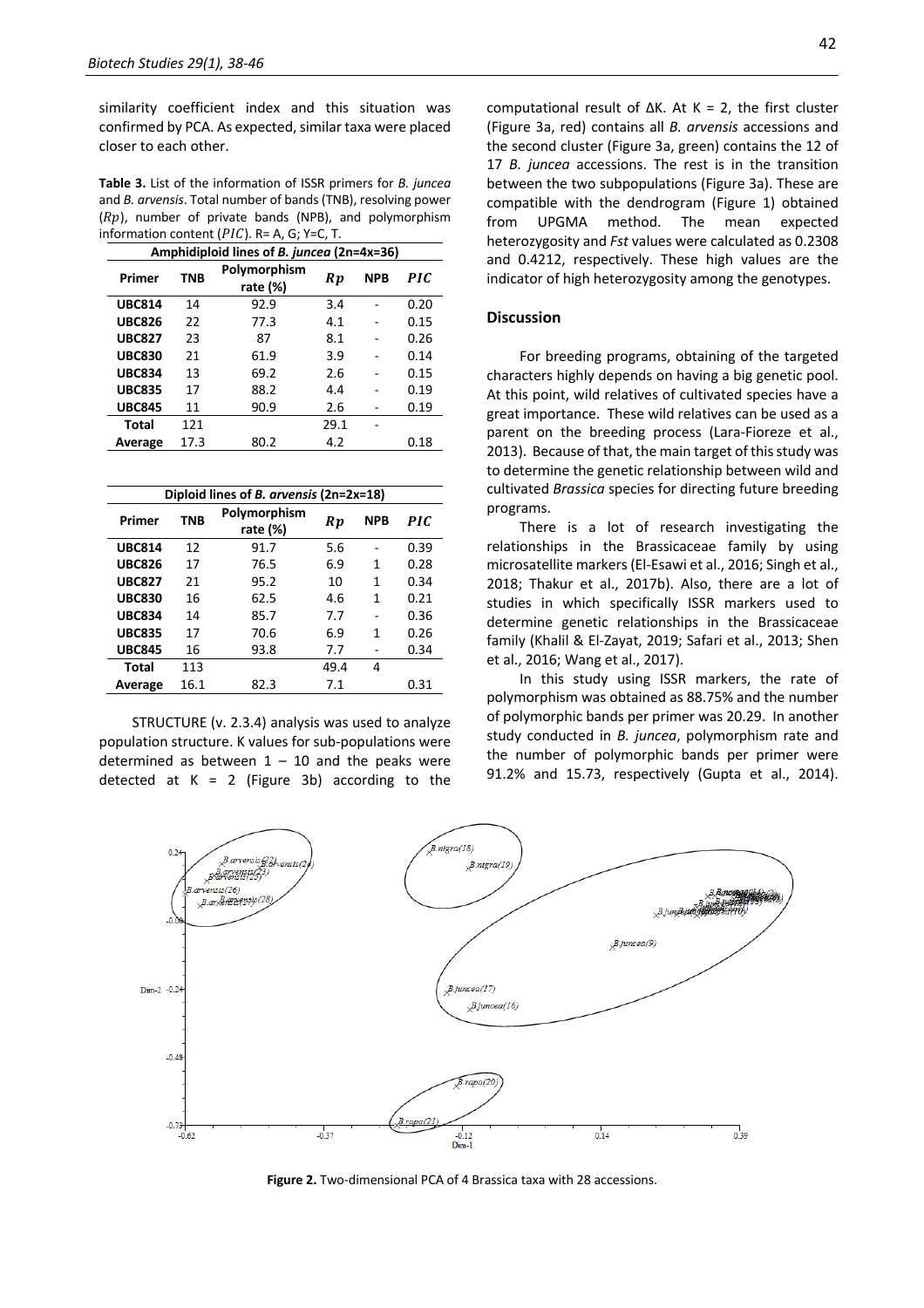Furthermore, Abdelmigid et al. (2012) showed that the polymorphism rate was 87% and the number of polymorphic bands per primer was 13.4 in *B. napus*. The polymorphism rate of both studies was similar but the polymorphic bands per primer were higher in our study which could be because of different populations and markers.

Gohel and Mehta (2014) determined the genetic diversity among the 20 Indian mustard (*Brassica juncea*) genotypes grown in the northern states of India with ISSR primers. The dendrogram, which they drew according to Jaccard similarity index, was divided into two major branches and their similarities ranged from 47.8% to 100%. Here, we found that the similarity level among Indian origin *B. juncea* was determined as 50.6% and they divided into two different clusters. Similarly, Yadav and Rana worked with 30 Indian mustard genotypes in 2012, and found that the range of similarity was changing between 50% and 100%.

According to the triangle of U theory, *B. juncea* (2n = 36) is a hybrid of *B. nigra* (2n = 16) and *B. rapa* (2n = 20), which is closer to *B. nigra* in terms of genetic distance. Based on the results obtained in the current study, *B. nigra* was similar to *B. juncea* in the dendrogram. Similarly, in two different studies, it was found that *B. juncea* was closer to *B. nigra* more than *B. rapa* (Kaur et al., 2014; Thakur et al., 2017b).

For *B. nigra*, *B. rapa*, and *B. arvensis*, private ISSR bands were obtained. There are three, two, and four private bands for *B. nigra*, *B. rapa*, and *B. arvensis* accessions, respectively. These new markers could be used as a molecular tool to discriminate each species from the rest after testing these markers with more accessions from each species. A similar pattern had been described earlier to discriminate *Brachypodium distachyon* and *Brachypodium hybridum* species from each other (Contreras et al., 2017).

Additionally, a total of 13 unique bands were obtained from 5 of the 7 ISSR primers used in the study. These bands have great potential because they can be converted into Sequence Tagged Site (STS) or Sequence Characterized Amplified Regions (SCARs) (Gupta et al., 2014). Moreover, unique bands can be used to separate the cultivars from each other without the need for field trials (Fernández et al., 2002). In other words, unique bands obtained in this study can be used to obtain a genotype-specific profile. For example, in the current study, 5 of the 13 unique bands obtained from the ISSR marker screening belong to *B.rapa* (20), while 3 unique bands belong to *B.arvensis* (26) and 2 unique bands belong to *B.juncea* (9). Similarly, in a study conducted in 23 *B. juncea* accessions, originated from North India with 15 RAPD markers, 21 genetic specific unique bands



**Figure 3.** (a) Population structure of 28 Brassica genotypes using 160 loci based on ISSR scoring at K = 2. Each accession is indicated by a vertical line and each color represents a different cluster. (b) ΔK is computed between K = 1 – 10 and the peak value was obtained at  $K = 2$ .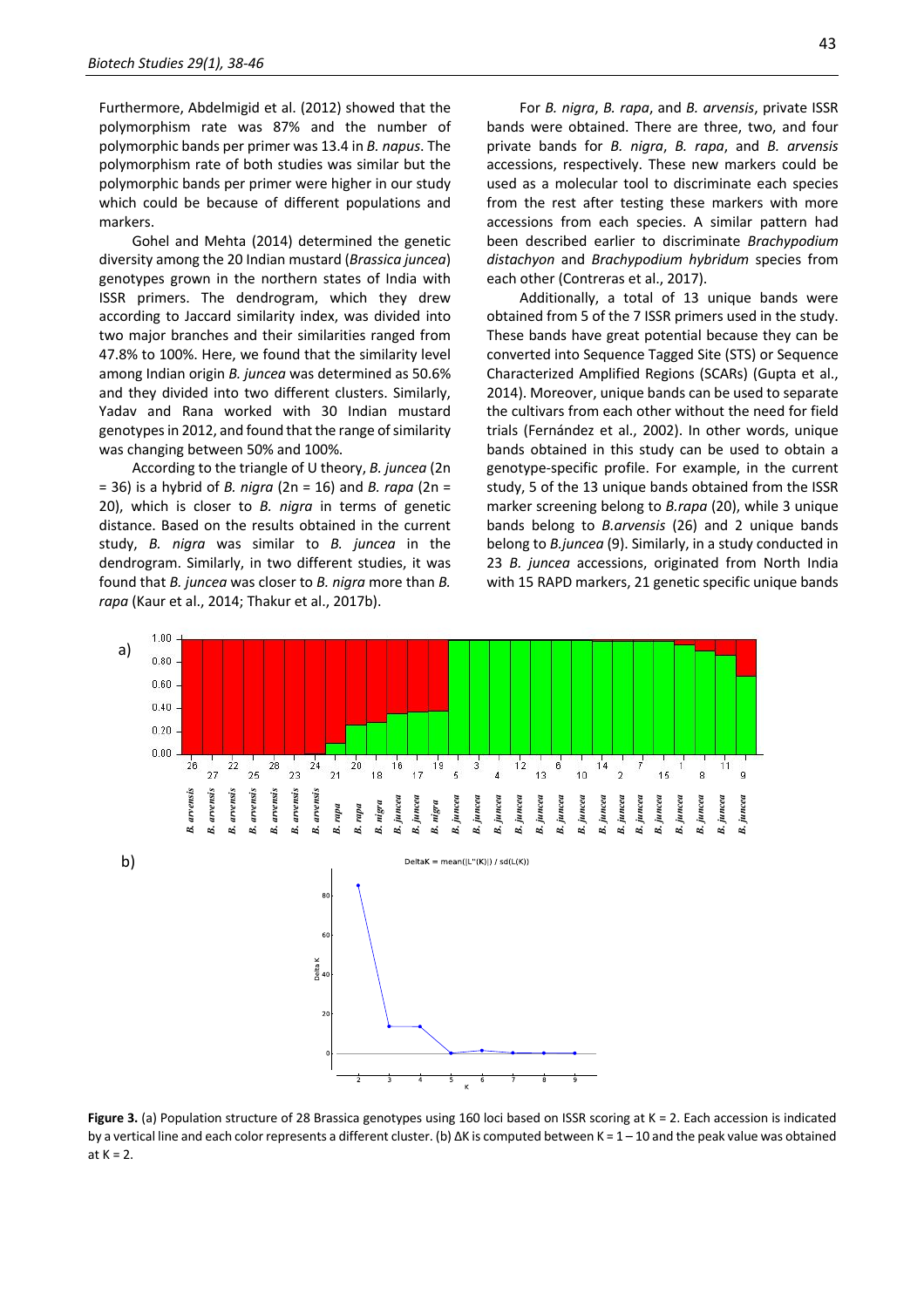were obtained from 12 RAPD markers (Gupta et al., 2014).

To understand the effectiveness of ISSR markers used,  $Hav$ ,  $MR$ ,  $MI$ , and  $Rp$  values were calculated. In this study, the  $PIC$  value was ranged between 0.25 and 0.4, and the  $Hav$  calculated from  $PIC$  value was 0.33 which is supported by Mahjoob et al. (2016). There are other studies for different plants like *Tribulus terrestris* (Sarwat et al., 2008), anise (Akçali-Giachino, 2020), and taramira (Zafar-Pashanezhad et al., 2019) and the value obtained for  $Hav$  are pretty much similar. The presence of higher  $MR$  value is always desirable for genetic diversity analysis. Here, we calculated  $MR$  value as 9.07 which was higher than the published other studies related to not only Brassicas but also other species (Afonso et al., 2019; Ahmed et al., 2019; Kalita et al., 2007). This shows the efficiency of the ISSR markers for the Brassicaceae family. Higher  $MI$  value (2.99) was obtained in comparison to Kalita et al. (2007). They also evaluated 28 Brassica accessions using 7 ISSR primers. However, Mahjoob et al. (2016) also revealed a higher  $MI$  value (6.4) than our study using 13 ISSR markers for 35 Brassica genera. The difference between  $MI$  values with respect to previous studies could be because of different accessions and primers used.

 $Rp$  is a parameter to determine the ability of a marker to separate the genotypes in the population. The  $Rp$  value higher than 1.50 points out a highly polymorphic character (Thakur et al., 2017a). The higher value of  $Rp$  is correlated with the number of fragments obtained from the marker. The reason for that is the formula of  $Rp$  is based on the cumulative  $I<sub>b</sub>$  values. Our results for  $Rp$  ranges between 5.36 (UBC834 - UBC845) and 14.57 (UBC827). The mean value for overall markers was 8.29, which was really high with respect to previous studies (Gupta et al., 2014; Kalita et al., 2007; Singh et al., 2018; Teklewold & Becker, 2006; Thakur et al., 2017a), at which different species of Brassica genus were investigated.

The marker effectiveness was evaluated not only for all accessions but also specific to *B. juncea* and *B. arvensis* taxa. It was seen that ISSR markers used in the current study worked more effectively for *B. arvensis*  $(Rp = 7.1)$  than *B. juncea*  $(Rp = 4.2)$ . This result is also supported by 4 NPBs for *B. arvensis* which can be used efficiently for the future analysis.

The population differentiation value (*Fst*) ranges between 0 and 1. A higher value means higher genetic differentiation between populations (Thakur et al., 2017a). Greater *Fst* value than 0.15 is an indicator of significant genetic differentiation (Frankham et al., 2010). In the present study, mean *Fst* value was computed as 0.4212 which was higher than previous studies (Chen et al., 2020; Ciancaleoni et al., 2018; Yousef et al., 2018) or similar to some of them (Sun et al., 2018; Tian et al., 2017). Likewise, the high value of expected heterozygosity is desirable for high genetic variation in the population. In previous studies, the mean value of expected heterozygosity was recorded as 0.088 (Takahashi et al., 2019) and 0.2883 (Wang et al., 2017). In the current study, the mean value of expected heterozygosity is higher than or similar to former studies which could be because of the substantial genetic diversity in the population.

ISSR technique is a combination of the benefits of AFLP and universality of RAPD. ISSRs are promising markers because of its longer primers (16-25 mers) with respect to RAPD primers (10-mers) that provides high annealing temperature (45-60℃) and reproducibility (Pradeep Reddy et al., 2002; Tarıkahya-Hacıoğlu, 2016). Mahjoob et al. (2016) compared different markers like ISSR, IRAP and REMAP for evaluation of genetic diversity in *Brassica sp.* and it was shown that the ISSR markers were the most effective one for genetic diversity among Brassicaceae family.

Overall, this study showed that an acceptable level of analysis for genetic diversity of Brassica genus can be applied via ISSR markers and this data can be used to improve new *Brassica* species through a breeding program.

#### **Conclusion**

Brassica genus is an important crop since it is used not only in industry but also as vegetables. To increase the gene pool and to target the specific desired traits for future breeding programs, using wild relatives is so crucial. For this reason, identifying the genetic relationship among taxa would be very enlightening to breeders. Here, genetic diversity of four major taxa of Brassica genus was investigated by using ISSR primers. In the present study, a high proportion of interspecific and intraspecific variation was observed. This can be useful for selecting the parental lines to create a roadmap to develop new mustard varieties.

#### **References**

- Abdelmigid, H. M. (2012). "Efficiency of Random Amplified Polymorphic DNA (RAPD) and Inter-Simple Sequence Repeats (ISSR) Markers for Genotype Fingerprinting and Genetic Diversity Studies in Canola." *African Journal of Biotechnology,* 11 (24): 6409–19.
- Afonso, S. D. J., Moreira, R. F. C., de Silva, C. A. L., Ferreira, C. F., da Silva Santos, V., & Muondo, P. A. (2019). Genetic structure of cassava populations (Manihot esculenta Crantz) from Angola assessed through (ISSR) markers. *African Journal of Biotechnology*, *18*(7), 144–154.
- Ahmed, M. Z. S., Masoud, I. M., & Zedan, S. Z. A. (2019). Molecular Characterization and Genetic Relationships of Cultivated Flax (Linum usitatissimum L.) Genotypes Using ISSR Markers. *Middle East Journal of Agriculture Research*, *8*(3), 898–908.
- Akçali-Giachino, R. R. (2020). Investigation of the genetic variation of anise (Pimpinella anisum L.) using RAPD and ISSR markers. *Genetic Resources and Crop Evolution*, *67*, 763–780.
- Baker, R. L., Yarkhunova, Y., Vidal, K., Ewers, B. E., & Weinig, C. (2017). Polyploidy and the relationship between leaf structure and function: Implications for correlated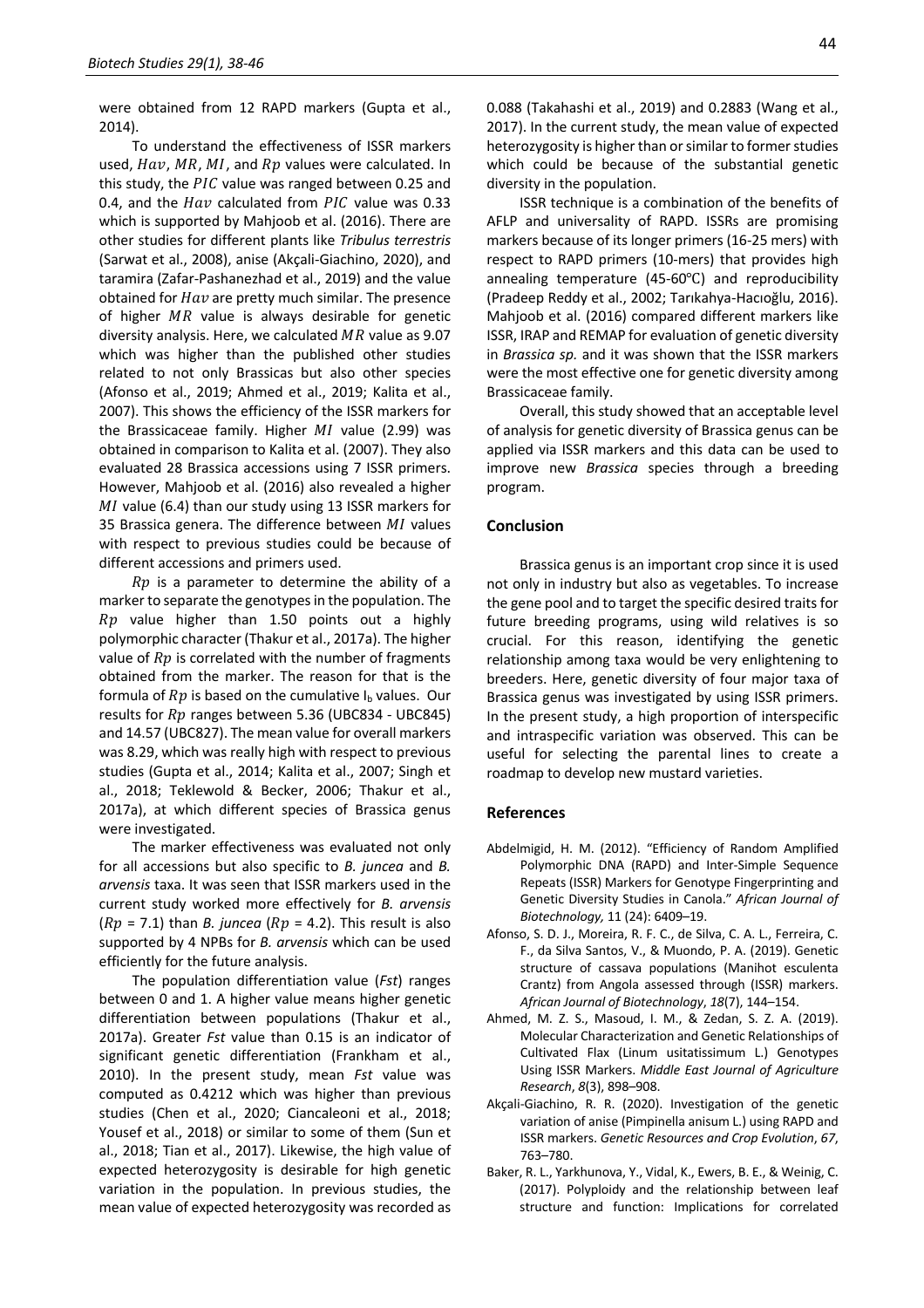evolution of anatomy, morphology, and physiology in Brassica. *BMC Plant Biology*, *17*(1), 3.

- Banuelos, G., Dhillon, K., & Banga, S. (2013). Oilseed brassicas. In B. P. Singh (Eds.), *Biofuel Crops: Production, Physiology and Genetics*(1st ed., pp. 339–368). Wallingford, UK:CAB International.
- Baruah, J., Pandey, S. K., Begum, T., Sarma, N., Paw, M., & Lal, M. (2019). Molecular diversity assessed amongst high dry rhizome recovery Ginger germplasm (Zingiber officinale Roscoe) from NE-India using RAPD and ISSR markers. *Industrial Crops and Products*, *129*, 463–471.
- Chen, H., Guo, A., Wang, J., Gao, J., Zhang, S., Zheng, J., Huang, X., Xi, J., & Yi, K. (2020). Evaluation of genetic diversity within asparagus germplasm based on morphological traits and ISSR markers. *Physiol Mol Biol Plants*, *26*(2), 305–315.
- Ciancaleoni, S., Raggi, L., & Negri, V. (2018). Assessment of spatial–temporal variation in natural populations of Brassica incana in south Italy: Implications for conservation. *Plant Systematics and Evolution*, *304*, 731– 745.
- Contreras, R., Figueiras, M., Gallego, F. J., Benavente, E., Manzaneda, A. J., & Benito, C. (2017). Neutral molecular markers support common origin of aluminium tolerance in three congeneric grass species growing in acidic soils. *AoB PLANTS*, *9*(6), plx060.
- Earl, D. A., & vonHoldt, B. M. (2012). STRUCTURE HARVESTER: a website and program for visualizing STRUCTURE output and implementing the Evanno method. *Conservation Genetic Resources*, *4*, 359–361.
- El-Esawi, M. A., Germaine, K., Bourke, P., & Malone, R. (2016). Genetic diversity and population structure of Brassica oleracea germplasm in Ireland using SSR markers. *Comptes Rendus Biologies*, *339*(3), 133–140.
- El-Sherbeny, G. A. R., Omara, M. K., Farrage, A. A., & Khaled, A. G. A. (2020). Associations between ISSR Markers and Quantitative Traits in Bread Wheat Genotypes. *Asian Journal Research in Biosciences*, *2*(1), 1–8.
- Evanno, G., Regnaut, S., & Goudet, J. (2005). Detecting the number of clusters of individuals using the software STRUCTURE: a simulation study. *Molecular Ecology*, *14*(8), 2611–2620.
- FAOSTAT. (2018). *Production quantities of Cabbages and other brassicas by country*. http://www.fao.org/faostat
- Frankham, R., Ballou, J. D., & Briscoe, D. (2010). *Introduction to conservation genetics*. Cambridge University Press.
- Gupta, N., Zargar, S. M., Gupta, M., & Gupta, S. K. (2014). Assessment of Genetic Variation in Indian Mustard ( Brassica juncea L.) Using PCR Based Markers. *Molecular Plant Breeding*, *5*(3), 10–17.
- Jiang, J., Wang, Y., Zhu, B., Fang, T., Fang, Y., & Wang, Y. (2015). Digital gene expression analysis of gene expression differences within Brassica diploids and allopolyploids. *BMC Plant Biology*, *15*(22), 1–13.
- Kalia, P., Saha, P., & Ray, S. (2017). Development of RAPD and ISSR derived SCAR markers linked to Xca1Bo gene conferring resistance to black rot disease in cauliflower (Brassica oleracea var. Botrytis L.). *Euphytica*, *213*(232).
- Kalita, M. C., Mohapatra, T., Dhandapani, A., Yadava, D. K., Srinivasan, K., Mukherjee, A. K., & Sharma, R. P. (2007). Comparative Evaluation of RAPD, ISSR and Anchored-SSR Markers in the Assessment of Genetic Diversity and Fingerprinting of Oilseed Brassica Genotypes. *J. Plant Biochemistry & Biotechnology*, *16*(1), 41–48.
- Karl, R., & Koch, M. A. (2013). A world-wide perspective on crucifer speciation and evolution: Phylogenetics, biogeography and trait evolution in tribe Arabideae. *Annals of Botany*, *112*(6), 983–1001.
- Kaur, P., Banga, S., Kumar, N., Gupta, S., Akhatar, J., & Banga, S. S. (2014). Polyphyletic origin of Brassica juncea with B. rapa and *B. nigra* (Brassicaceae) participating as cytoplasm donor parents in independent hybridization events. *American Journal of Botany*, *101*(7), 1157–1166.
- Khalil, R. M. A., & El-Zayat, M. A. S. (2019). Molecular characterization of some Brassica species. *Adv Plants Agric Res*, *9*, 112–119.
- Koch, M. A., Karl, R., & German, D. A. (2017). Underexplored biodiversity of Eastern Mediterranean biota: Systematics and evolutionary history of the genus Aubrieta (Brassicaceae). *Annals of Botany*, *119*(1), 39–57.
- Kong, F., Mao, S. J., Jiang, J. J., Wang, J., Fang, X. P., & Wang, Y. P. (2011). Proteomic changes in newly synthesized Brassica napus allotetraploids and their early generations. *Plant Mol Biol Rep*, *29*. https://doi.org/10.1007/s11105-011-0301-x
- Kumar, A., Mishra, P., Singh, S. C., & Sundaresan, V. (2014). Efficiency of ISSR and RAPD markers in genetic divergence analysis and conservation management of Justicia adhatoda L., a medicinal plant. *Plant Syst Evol*, *300*, 1409–1420.
- Lara-Fioreze, A. C. C., Tomaz, C. A., Fioreze, S. L., Pilon, C., & Zanotto, M. D. (2013). Genetic diversity among progenies of Crambe abyssinica Hochst for seed traits. *Industrial Crops and Products*, *50*, 771–775.
- Mantel, N. (1967). The detection of disease clustering and a generalized regression approach. *Cancer Research*, *27*(2), 209–220.
- Moghaddam, M., Mohammmadi, S. B., Mohebalipour, N., Toorchi, M., Aharizad, S., & Javidfar, J. (2009). Assessment of genetic diversity in rapeseed cultivars as revealed by RAPD and microsatellite markers. *African Journal of Biotechnology*, *8*(14), 3160–3167.
- Mohammadin, S., Peterse, K., Kerke, S. J., Chatrou, L. W., Dönmez, A. A., Mummenhoff, K., Pires, J. C., Edger, P. P., Al-Shehbaz, I. A., & Schranz, M. E. (2017). Anatolian origins and diversification of Aethionema, the sister lineage of the core Brassicaceae. *American Journal of Botany*, *104*(7), 1042–1054.
- Nasim, N., Sandeep, I. S., Sahoo, A., Das, S., Panda, M. K., Acharya, L., RamaRao, V. V., Nayak, S., & Mohanty, S. (2020). Population genetic structure and diversity analysis in economically important Pandanus odorifer (Forssk.) Kuntze accessions employing ISSR and SSR markers. *Industrial Crops and Products*, *143*, 111894.
- Pankin, A. A., & Khavkin, E. E. (2011). Genome-specific SCAR markers help solve taxonomy issues: A case study with Sinapis arvensis (Brassiceae, Brassicaceae). *American Journal of Botany*, *98*(3), e54–e57.
- Powell, W., Morgante, M., Andre, C., Hanafey, M., Vogel, J., Tingey, S., & Rafalski, A. (1996). The comparison of RFLP, RAPD, AFLP and SSR (microsatellite) markers for germplasm analysis. *Molecular Breeding*, *2*(3), 225–238.
- Pradeep Reddy, M., Sarla, N., & Siddiq, E. A. (2002). Inter simple sequence repeat (ISSR) polymorphism and its application in plant breeding. *Euphytica*, *128*(1), 9–17.
- Prakash, S., Bhat, S. R., Quiros, C. F., Kirti, P. B., & Chopra, V. L. (2009). Brassica and Its Close Allies: Cytogenetics and Evolution. In *Plant Breeding Reviews vol 31* (pp. 21–187). John Wiley & Sons, Inc.